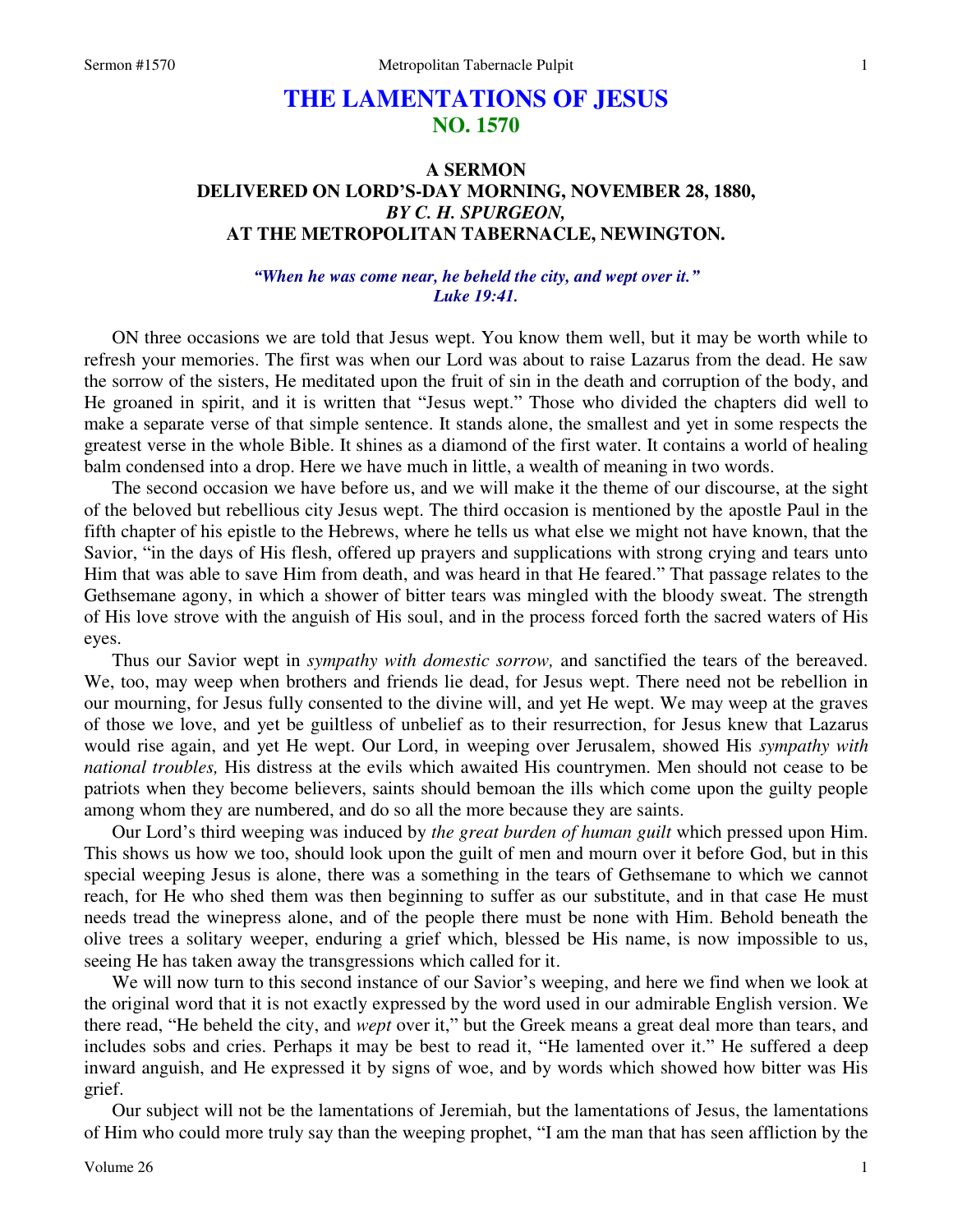rod of His wrath. My eye runs down with rivers of water for the destruction of the daughter of my people. Behold, and see if there be any sorrow like unto my sorrow which is done unto me." Jesus is here a king by general acclamation, but king of grief by personal lamentation. He is the sovereign of sorrow, weeping while riding in triumph in the midst of His followers. Looked He ever more kingly than when He showed the tenderness of His heart towards His rebellious subjects? The city which had been the metropolis of the house of David never saw so truly a royal man before, for He is fittest to rule who is most ready to sympathize.

 We shall this morning, as God shall help us, first, consider *our Lord's inward grief,* and then, secondly, *His verbal lamentation*. Oh for the power of the Spirit to bless the meditation to the melting of all our hearts. O Lord, speak to the rock and bid the waters flow, or, if it please You better, strike it with Your rod and make it gush with rivers, only in some way make us answer to the mourning of our Savior.

> *"Did Christ o'er sinners weep, And shall our cheeks be dry? Let floods of penitential grief Burst forth from every eye."*

**I.** First, we are to contemplate OUR LORD'S INWARD GRIEF.

 We note concerning it that it was so intense that *it could not be restrained by the occasion*. The occasion was one entirely by itself, a brief gleam of sunlight in a cloudy day, a glimpse of summer amid a cruel winter. His disciples had brought the colt and had placed Him thereon, and He was riding to the city which was altogether moved at His coming. The multitudes were eager to do Him homage with waving branches and loud hosannas, while His disciples in the inner circle were exulting in songs of praise which almost emulated the angelic chorales of His birth night. "Glory to God in the highest, peace on earth, goodwill toward men," found its echo when the disciples said, "Blessed be the King that comes in the name of the Lord: peace in heaven, and glory in the highest."

 Yet amidst the hosannas of the multitude, while the palm branches were yet in many hands, the Savior stopped to weep, on the very spot where David had gone centuries before weeping, the Son of David stayed awhile to look upon the city, and to pour out His lamentation. That must have been deep grief which ran counter to all the demands of the season, and violated, as it were, all the decorum of the occasion, turning a festival into a mourning, a triumph into a lament.

Ah! He knew the hollowness of all the praises which were ringing in His ears, He knew that they who shouted hosanna today would, ere many suns had risen, cry, "Crucify him! Crucify him!" He knew that His joyous entrance into Jerusalem would be followed by a mournful procession out of it, when they would take Him to the cross that He might die. He saw amid all the effervescence of the moment the small residuum of sincerity that there was in it, and He accepted it, but He lamented the abundance of mere outward excitement, which would disappear like the froth of the sea, and so He stood and wept. It was a great sorrow, surely, which turned such a day of hopefulness into a season of anguish.

 It strikes me that all that day the Savior fasted, and if so, it is singular that He should have purposely kept for Himself a fast while others on His account held a festival. The reason why He did so, I think, is this, Mark says, "And now the eventide was come, he went out unto Bethany with the twelve. And on the morrow, when they were come from Bethany, he was hungry: and seeing a fig tree afar off having leaves, he came, if haply he might find anything thereon. "Such hunger had not come upon Him if it had not been preceded by a fast the day before.

 See, then, your Lord surrounded, as it were, with billows of praise in the midst of a tumultuous sea of exultation, Himself standing as a lone rock, unmoved by all the excitement around Him. Deep was the grief which could not be concealed or controlled on such a day, when the sincere congratulations of His disciples, the happy songs of children, and the loud hosannas of the multitude everywhere welcomed Him.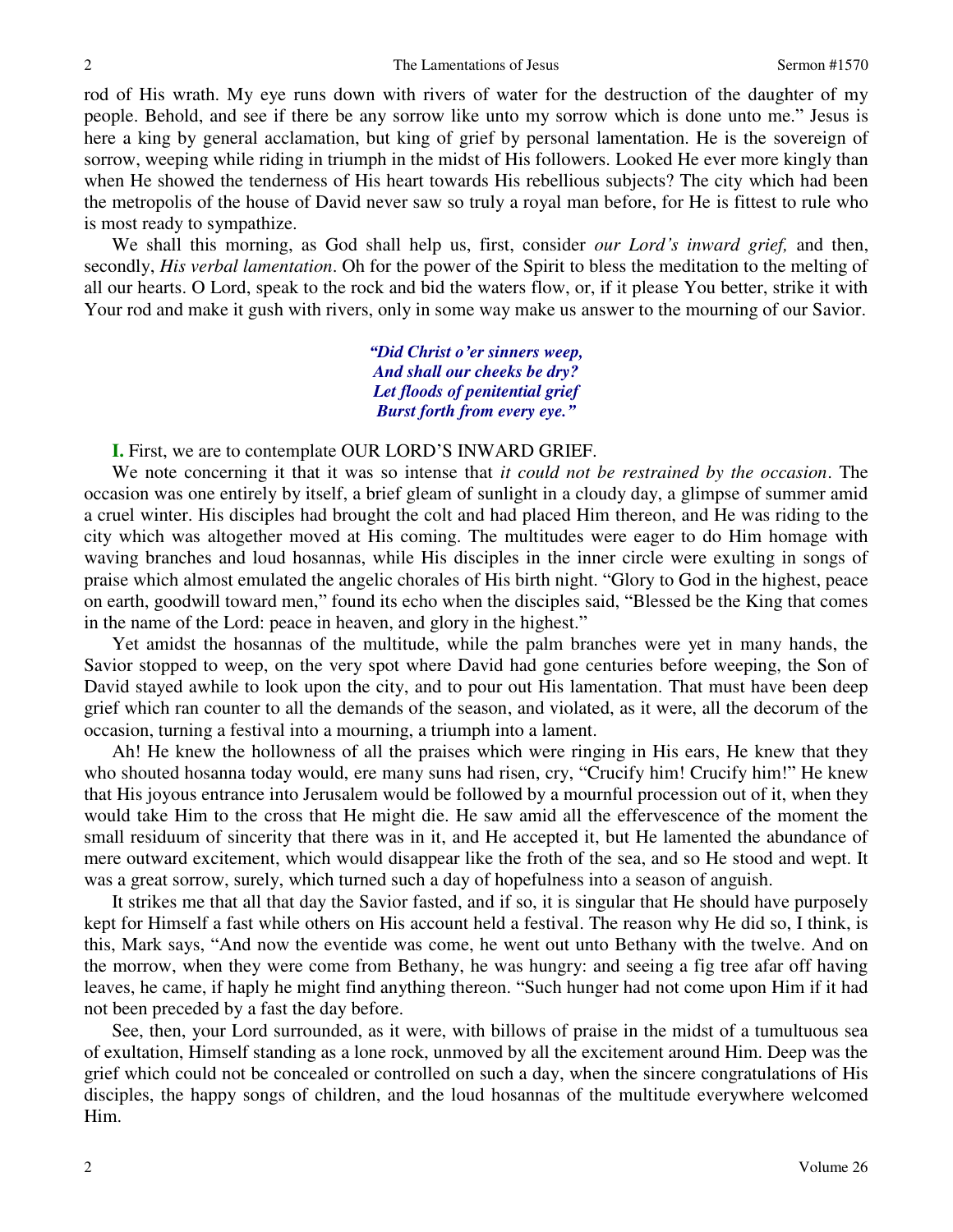#### Sermon #1570 **The Lamentations of Jesus** 3

 The greatness of His grief may be seen, again, by the fact that *it overmastered other very natural feelings* which might have been, and perhaps were, excited by the occasion. Our Lord stood on the brow of the hill where He could see Jerusalem before Him in all its beauty. What thoughts it awakened in Him! His memory was stronger and quicker than ours, for His mental powers were unimpaired by sin, and He could remember all the great and glorious things which had been spoken of Zion, the city of God. Yet, as He remembered them all, no joy came into His soul because of the victories of David or the pomp of Solomon, temple and tower had lost all charm for Him, "the joy of the earth" brought no joy to Him, but at the sight of the venerable city and its holy and beautiful house He wept.

 Modern travelers who have any soul in them are always moved by the sublimity of the spectacle from the Mount of Olives. Dean Stanley wrote, "Nothing at Rome, Memphis, Thebes, Constantinople, or Athens can approach it in beauty or interest," and yet this is the poor, mean Jerusalem of modern times, by no means to be compared with the Jerusalem of our Savior's day. Yet the Lord Jesus says nothing about this city, "Beautiful for situation," except to lament over it. If He counts the towers thereof, and marks well her bulwarks, it is only to bemoan their total overthrow. All the memories of the past did but swell the torrent of His anguish in the foresight of her doom.

 Something of admiration may have entered the Savior's holy breast, for before Him stood His Father's house, of which He still thought so much, that even though He knew it would be left desolate, yet He took pains to purge it once again of the buyers and sellers who polluted it. That temple was built of white marble and much of it, the roof especially, covered with slabs of gold. It must have been one of the fairest objects that ever human eye rested upon as it glittered in the sun before Him.

 But what were those great and costly stones? What were those curious carvings to Him? His heart was saying within itself, "There shall not be one stone left upon another that shall not be thrown down." His sadness at the foresight of the city's desolation mastered His natural feeling of admiration for its present glory. His sorrow found no alleviation either in the past or the present of the city's history, the dreadful future threw a pall over all.

 It mastered, too, the sympathy which He usually felt for those who were about Him. He would not stop His disciples from rejoicing, though the Pharisees asked Him, but He, Himself, took no share in the joy. Usually He was the most sensitive of men to all who were around Him, sorrowing with their sorrow and joying in their joy. But on this occasion they may wave their palms, and cut down branches of trees and strew them in the way, and the children may shout Hosanna, but He who was the center of it all did not enter into the feeling of the hour, they triumph, but He weeps.

 More striking still is the fact that His grief for others prevented all apprehension for Himself. As He beheld that city, knowing that within a week He would die outside its gates, He might naturally have begun to feel the shadow of His sufferings, but no trace of such emotion is discoverable. You and I in such a case, with the certainty of a speedy and ignominious death before us, would have been heavy about it, but Jesus was not. In all that flood of tears there was not one for His own death, the tears were all for Jerusalem's doom, even as He said afterwards, "Daughters of Jerusalem, weep not for me, but for yourselves and for your children."

 It is not "Woe is me, the holy city will become an Aceldama, a field of blood by my slaughter," but "Oh, if you had known, even you, in this your day." He grieves for others, not for Himself, yet it must have been a very intense emotion which thus swept away, as with a torrent, everything else, so that He had neither joy for joy, nor sorrow for sorrow, but His whole strength of feeling was poured forth from one sluice, and ran in one channel towards the devoted city which had rejected Him, and was about to put Him to death.

*This great sorrow of His reveals to us the nature of our Lord*. How complex is the person of Christ! He foresaw that the city would be destroyed, and though He was divine He wept. He knew every single event and detail of the dreadful tragedy, and used words about it of special historical accuracy which bring out His prophetic character, and yet the eye so clear in seeing the future was almost blinded with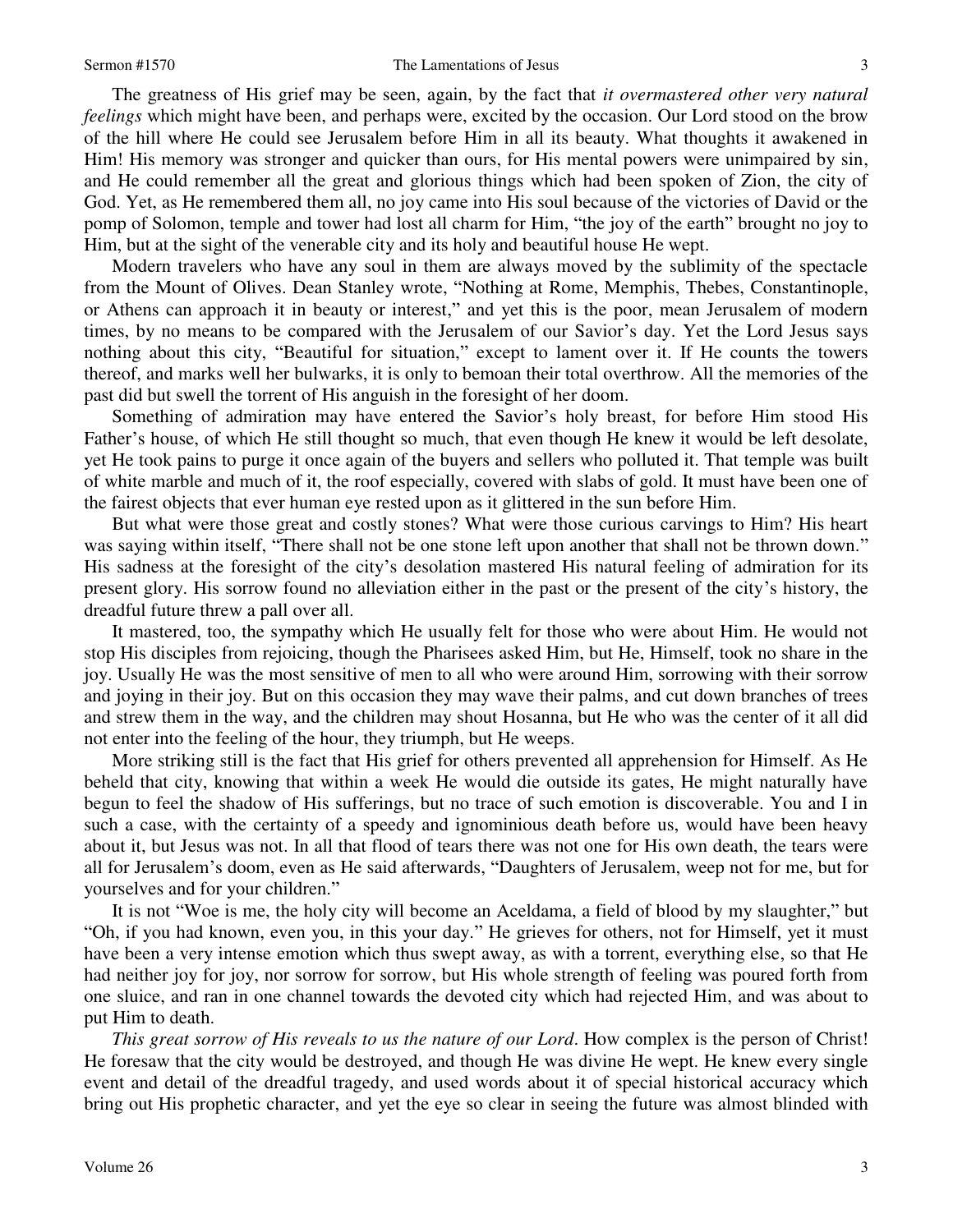tears. He speaks of Himself as willing and able to have averted this doom by gathering the guilty ones under His wing, and thus He intimates His Godhead.

 While His nature on the one side of it sees the certainty of the doom, the same nature from another side laments the dread necessity. I will not say that His Godhead foresaw and His manhood lamented, for so mysteriously is the manhood joined to the Godhead that it makes but one person, and it were better to assert that the entire nature of Christ lamented over Jerusalem.

 I have never been able to believe in an impassive God, though many theologians lay it down as an axiom that God cannot suffer. It seems to me that He can do or endure anything He wills to do or endure, and I for one cannot see that there is any special glorifying of God in the notion that He is incapable in any direction whatever. We can only speak of Him after the manner of men, and after that manner He speaks of Himself, and therefore there is no wrong in so doing.

 It brings the great Father nearer when we see Him lamenting the wanderings of His children, and joying in their penitent return. What but sorrow can be meant by such expressions as these? "How shall I give you up, Ephraim? how shall I deliver you, Israel? how shall I make you as Admah? how shall I set you as Zeboim? my heart is turned within me, my repentings are kindled together." "Hear, O heavens, and give ear, O earth: for the Lord has spoken, I have nourished and brought up children, and they have rebelled against me. The ox knows his owner, and the ass his master's crib: but Israel does not know, my people does not consider." Are these the utterances of an unfeeling God? I believe it is the Christ, the entire Christ that both foretells the doom of Jerusalem and laments it.

 Some have even been staggered at the statement that Jesus wept. Certain of the early Christians, I am sorry to say, even went the length of striking the passage out of the Gospel, because they thought that weeping would dishonor their Lord. They ought to have had more reverence for the inspired Word, and a truer knowledge of their Master, and never to have wished to obliterate a record which reflects the highest honor upon man's Redeemer.

 Our Lord's lament gives us an insight into the great tenderness of His character, He is so tender, that He not only weeps while weeping is of any avail, but He laments when lamentation must be fruitless. He reminds me of a judge who, having before been a friend, warning, persuading, pleading with the prisoner, at last has the unutterable pain of condemning him, he puts on the black cap, and with many a sigh and tear, pronounces sentence, feeling the dreadful nature of the occasion far more than the criminal at the bar. He is overcome with emotion while he declares that the condemned must be taken to the place from whence he came and there die a felon's death. Oh the tender heart of Christ, that when it comes to pronouncing the inevitable sentence, "Your house is left unto you desolate," yet He cannot utter the righteous words without lamentation.

*In this our Lord reveals the very heart of God*. Did He not say, "He that has seen *me* has seen the Father"? Here, then, you see the Father Himself, even He who said of old, "As I live, says the Lord GOD, I have no pleasure in the death of the wicked; but that the wicked turn from his way and live." The doom *must be* pronounced, for infinite justice demands it, but mercy laments what she was not permitted to prevent. Tears fall amid the thunders, and though the doom be sealed by obstinate impenitence, yet judgment is evidently strange work to the patient judge.

 This anguish showed how dreadful was the sentence, for what could stir the Savior so if the doom of sinners be a small affair? If the doom of guilt be such a trifle as some dream, I understand not whence these tears. The whole nature of Christ is convulsed as He thinks first of Jerusalem plowed as a field, and her children slaughtered till their blood runs in rivers of gore, and next, as He beholds the doom of the ungodly, who must be driven from His presence, and from the glory of His power to be the awful witnesses of divine justice, and of God's hatred of evil. Thus standing on the brow of Olivet the weeping Son of man reveals to us the heart of God, slow to anger, of great mercy, waiting to be gracious, and tardy in executing His wrath.

 For a practical lesson, we may remark that *this weeping of the Savior should much encourage men to trust Him.* Those who desire His salvation may approach Him without hesitation, for His tears prove His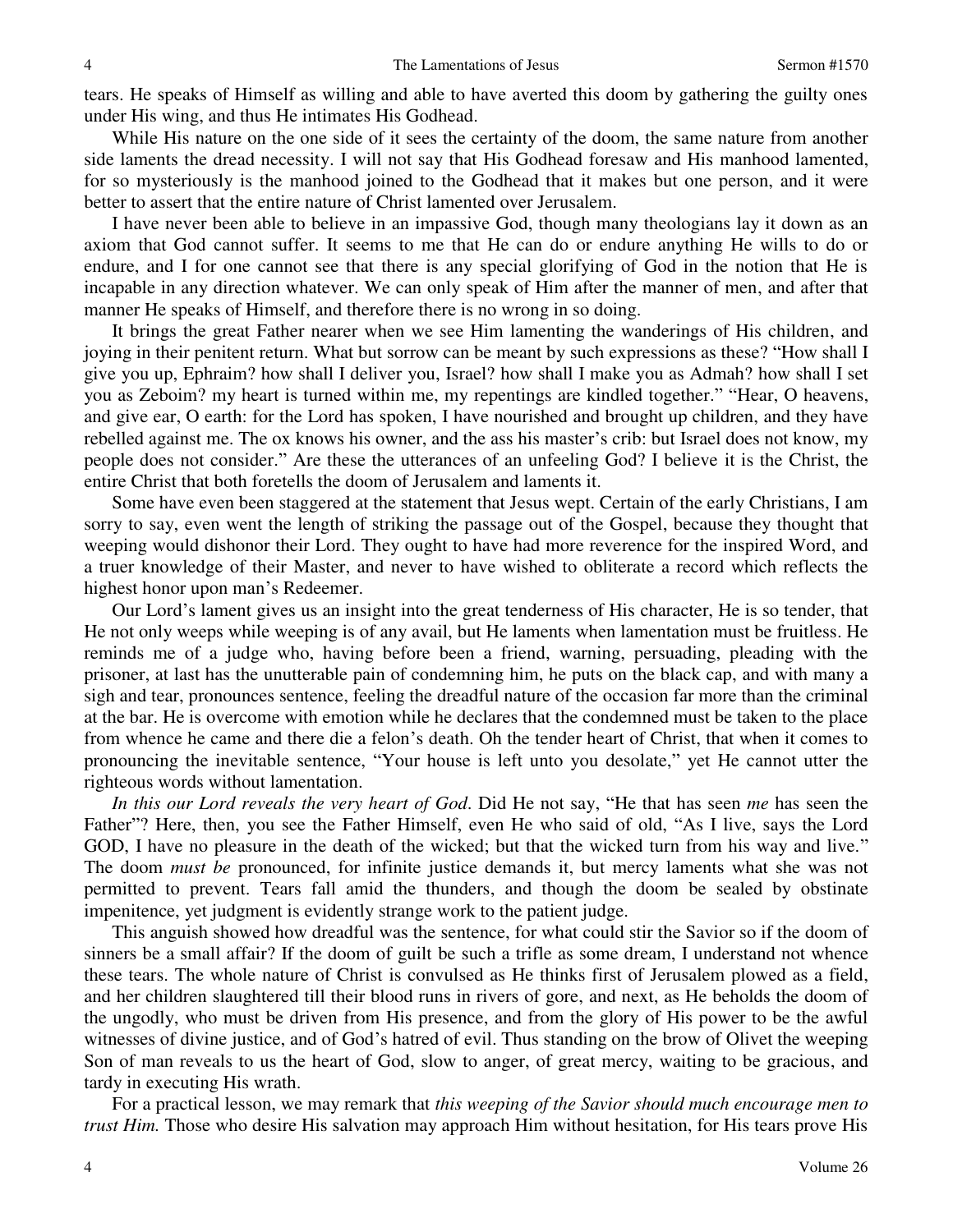hearty desires for our good. When a man who is not given to sentimental tears, as some effeminate beings are, is seen to weep, we are convinced of his sincerity. When a strong man is passionately convulsed from head to foot, and pours out lamentations, you feel that he is in downright earnest, and if that earnestness be manifested on your behalf you can commit yourself to him.

 Oh, weeping sinner, fear not to come to a weeping Savior! If you will not come to Jesus, it grieves Him, that you have not come long ago has wrung His heart, that you are still away from Him is His daily sorrow, come, then, to Him without delay. Let His tears banish your fears, yea, He gives you better encouragement than tears, for He has shed for sinners, not drops from His eyes alone, but from His heart. He died that sinners who believe in Him might live. His whole body was covered with bloody sweat when He agonized for you, how can you doubt His readiness to receive you?

 The five scars that still remain upon His blessed person, up there at the Father's right hand, all invite you to approach Him. These dumb mouths most eloquently entreat you to draw near and trust in Him whom God has set forth as the propitiation for sin. How shall He that wept and bled and died for sinners repulse a sinner who comes to Him at His bidding? Oh, come, come, come, I pray you, even now, to the weeping sinner's Friend.

 This, too, I think is *an admonishment to Christian workers*. Some of us long ago came to Jesus, and we now occupy ourselves with endeavoring to bring others to Him, in this blessed work our Lord instructs us by His example. Brothers and sisters, if we would have others come to Jesus we must be like Jesus in tenderness, we must be meek, lowly, gentle, and sympathetic, and we must be moved to deep emotion at the thought that any should perish. Never let us speak of the doom of the wicked harshly, flippantly, or without holy grief, the loss of heaven and the endurance of hell must always be themes for tears. That men should live without Christ is grief enough, but that they should die without Christ is an overwhelming horror, which should grind our hearts to powder before God and make us fall on our faces and cry, "O God, have mercy upon them, and save them, for Your grace and for Your love's sake."

 The deepest tenderness, it may be, some of us have yet to learn. Perhaps we are passing through a school in which we shall be taught it, and if we do but learn it we need not care how severe the instructive discipline may require to be. We ought not to look upon this city of London without tears, nor even upon a single sinner without sorrow. We must preach tenderly, and teach tenderly, if we would win souls. We are not to weep continually, for even Jesus did not do that, yet are we always to feel a tender love towards men, so that we would be ready to die for them if we might but save them from the wrath to come, and bring them into the haven of the Savior's rest.

 Let me add that I think the lament of Jesus should *instruct all those who would now come to Him as to the manner of their approach.* While I appealed to you just now were there any who said, "I would fain come to Jesus, but how shall I come"? The answer is—come with sorrow and with prayer, even as it is written, "they shall come with weeping, and with supplications will I lead them." As Jesus meets you so meet Him. He shows you in what fashion to return, in what array to draw near to your Redeemer, for He comes to you clothed in no robes but those of mourning, adorned with no jewels but the pearls of His tears. Come to Him in the garments of humiliation, mourning for your sin. "Blessed are they that mourn, for they shall be comforted."

 Penitential sorrow works life into men. Only come to Jesus and tell Him you have sinned, and are ashamed, and fain would cease to do evil, and learn to do well. Come in all your misery and degradation, in all your consciousness of hell-desert. Come in sorrow to the Man of sorrows who is even now on the road to meet you. He has said, "Him that comes to me I will in no wise cast out," and He will not forfeit His Word.

 God bless these feeble words concerning the inner emotions of my Lord, and may the Holy Spirit again rest upon us while we further pursue the subject into another field.

 **II.** We are now to consider OUR LORD'S VERBAL LAMENTATIONS.

 These are recorded in the following words—"Oh that you had known, even you, at least in this your day, the things which belong unto your peace! but now they are hid from your eyes."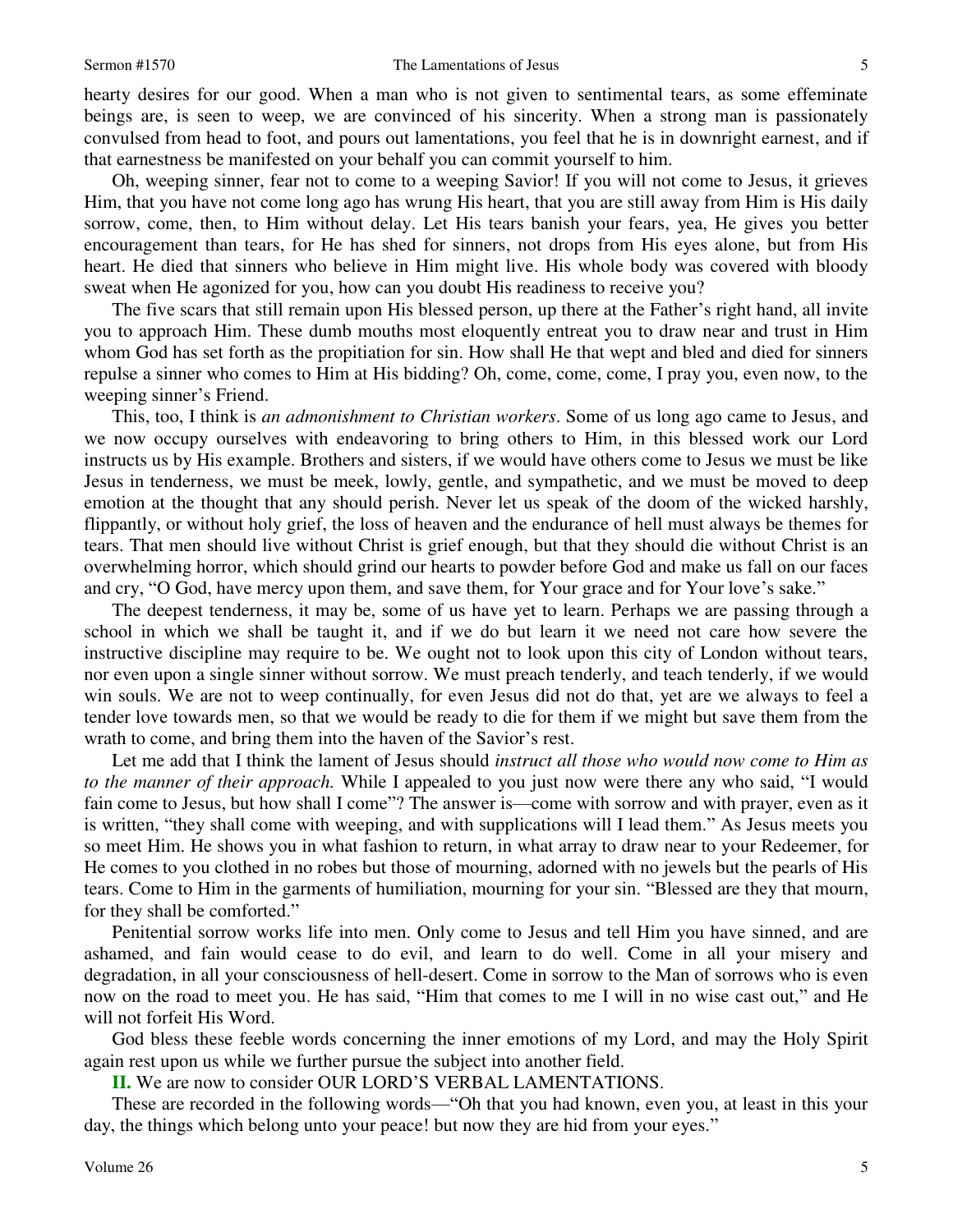First, notice, He laments over *the fault by which they perished*—"Oh that you had known." Ignorance, willful ignorance, was their ruin. "Oh that you had known." They did not know what they might have known, what they ought to have known, they did not know their God. "The ox knows his owner and the ass his master's crib, but Israel does not know, my people do not consider." They knew not God, they knew not God's only Son, they knew not Him who came in mercy to them with nothing but love upon His lips. Oh, but this is the pity, that the light is come into the world and men will not have it, but love darkness rather than light.

 Alas, I fear that some of my hearers live in the light, and will not see. There are none so deaf as those that will not hear, and none so blind as those that will not see, and yet there are such in all Christian congregations, who do not know and will not know. God says, "Oh that you had hearkened to my commandments, then had your peace been as a river, and your righteousness as the waves of the sea." Our Lord lamented over the inhabitants of Jerusalem for that they hated knowledge, and did not choose the fear of the Lord, they would have none of His counsel, they despised His reproof. Willful ignorance led to obstinate unbelief, they chose to die in the dark rather than accept the light of the Son of God.

 The Lord laments *the bliss which they had lost,* the peace which could not be theirs. "Oh that you had known the things that belong unto your peace." The name of that city was as we know Jerusalem, which being interpreted, signifies a vision of peace. They that looked upon it saw before them a vision of peace. But, alas, Jerusalem had lost its "salem," or peace, and become a vision only because she did not know and would not know her God.

 Oh men and women that know not God, you have lost peace, even now you are like the troubled sea that cannot rest, whose waters cast up mire and dirt. "There is no peace, says my God, unto the wicked." Oh what joys you might have had! The delights of pardoned sin, the bliss of conscious safety, the joy of communion with God, the rapture of fellowship with Christ Jesus, the heavenly expectation of infinite glory, all might have been yours, but you have put them away from you. The Lord says of you, as of Israel of old, "O that my people had hearkened unto me, and Israel had walked in my ways! I would soon have subdued their enemies, and turned my hand upon their adversaries."

 God would have revealed to you by His Spirit brighter things than eye has seen, and sweeter joys than ear has heard, for if you had been willing and obedient you should have eaten the fat of the land of His promise. You are losers, you are awful losers by not being reconciled to God, and you will be worse losers yet, for that false peace which now stands you in the stead of true peace, and beguiles and fascinates you, will depart like the mirage of the desert, and leave you on the arid sands of despair, to seek for rest and find it not. Soon shall a terrible sound be in your ears of the approaching vengeance of God, and there shall be for you no place of refuge.

 When the Lord thought of what they had lost, He cried, "Oh that you had known!" I feel ashamed to repeat His words because I cannot repeat them in the tone He used. Oh, to hear Jesus say these words! I think it might melt a heart of stone! But no. I am mistaken, even that would not do it, for those who did hear Him were not melted nor reclaimed, but went on their way to their doom as they had done before. How hardened are the men who can trample on a Redeemer's tears! What wonder that they find a hell where not a drop of water can ever cool their parched tongues, tormented in the flames! If men are resolved to be damned, it is evident that the tears of the best, the most perfect of men cannot stop them. Woe is me! This is deeper cause for tears than all else besides, that men should be so desperately set on mischief that nothing but Omnipotence will stop them from eternal suicide!

 But our Lord also lamented over *the persons who had lost peace.* Observe that He says—"Oh that *you* had known, *even you*. You are Jerusalem, the favored city. It is little that Egypt did not know, that Tyre and Sidon did not know, but that *you* should not know!"

 Ah, friends, if Jesus were here this morning, He might weep over some of you and say—"Oh that you had known, even *you."* You were a lovely child! Even in your earliest days you were fond of everything good and gracious, you were taken to the place of worship, and sat on your mother's knee,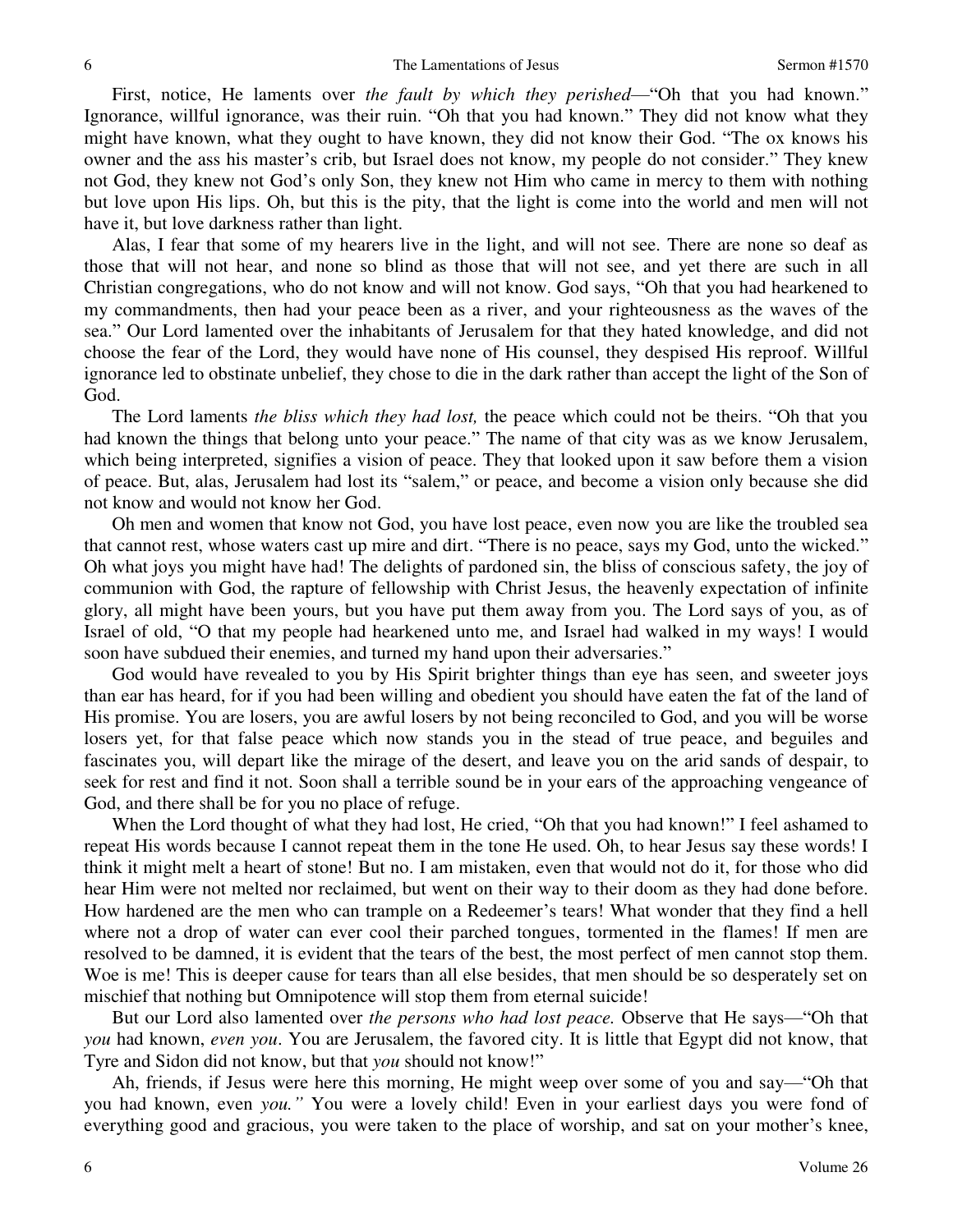#### Sermon #1570 **The Lamentations of Jesus** 7

pleased to be there. Do you remember the minister's name that you used to lisp with delight, the texts you repeated, and the hymns you sang? You grew up to be a lad right full of promise, and all felt sure that you would be a Christian. What exhortations your father, who is now in heaven, gave you! And she that bare you and loved you till she passed away, how she prayed and pleaded for you!

 Some of you have been sitting here, or in some other place where Christ is preached, for a very long time, and you have often been very near to the kingdom, and yet you are not in it. You have come right up to the edge of the border land, but you have not crossed the line. You are not far from the kingdom of God, but you lack one thing—the one essential point of decision for Christ. "Oh that you had known, even *you!"* You are always ready to help the cause of God with your purse, for you take an interest in every good work, you cannot bear blasphemy or infidelity, and yet you are not saved.

 There are a thousand things that are hopeful about you, but there is one thing which damps our hope, for you always procrastinate, and know not how to use your present opportunity. Jesus bids you use "this your day," but you linger and delay. Today is God's accepted time, postpone no longer the hour of decision. Alas, that *you* should perish! Shall the child of such a mother be lost? Shall the son of such a father be driven down to hell? I cannot bear it. God have mercy on you, sons and daughters of Christian parents! You that have been enriched with Christian privileges, why will you die? Young man, so promising but yet so undecided, it makes the Savior Himself weep that you, even you, should still refuse to know the things that make for your peace.

 Our Lord wept because of *the opportunity which they had neglected*. He said, "At least in this your day." It was such a favored day, they aforetime had been warned by holy men, but now they had the Son of God Himself to preach to them. It was a day of miracles of mercy, a day of the unveiling of Gospel grace, and yet they would not have Christ though He had come so near to them, and it was a day of merciful visitation such as other nations had not known. Perhaps today also may be a day of visitation to some of you. Shall we have to lament, "Oh that you had known, even you, at least in this your day"—in this Sabbath day, this day of power, this day of the Spirit.

 Oh now you now weep, and I perceive you feel some tender touches of the Spirit's power, do not resist Him and cause this day also to pass away unimproved. "The harvest is passed, the summer is ended, and you are not saved," and has the autumn closed, and shall the winter come and go, and shall these days in which the Spirit visits men all depart till God shall declare that it does not become the dignity of His Spirit to always strive with flesh, and therefore He shall cease His operations and leave men to their own devices.

 Oh, souls, I pray you think of Christ weeping because revival days and Sabbath days are being wasted by you. Do not in these best of days commit the worst of sins by still refusing to receive the Gospel of God.

 The Lord Jesus mourned again because *He saw the blindness which had stolen over them*. They had shut their eyes so fast that now they could not see, their ears which they had stopped had become dull and heavy, their hearts which they had hardened had waxen gross, so that they could not see with their eyes, nor hear with their ears, nor feel in their hearts, nor be converted that He should heal them. Why, the truth was as plain as the sun in the heavens, and yet they could not see it, and so is the Gospel at this hour to many of you, and yet you perceive it not.

 There is nothing plainer than the plan of salvation by looking unto Jesus, and yet many men have gone on so long resisting the sweetness and light of the Spirit of God that they cannot now see the Lord Jesus who is as the sun in the heavens. The kindest friends have put the Gospel before them in a way that has enlightened others, but it has not affected them, they still say, "I cannot see it!" O you blind ones, take heed lest this has come upon you, "Behold, you despisers, and wonder, and perish." Christ groans because the things which belonged to the peace of Jerusalem were hid from their eyes as a punishment for refusing to see.

 Lastly, we know that the great flood gates of Christ's grief were pulled up because of *the ruin which He foresaw.* It is worth any man's while to read the story of the destruction of Jerusalem as it is told by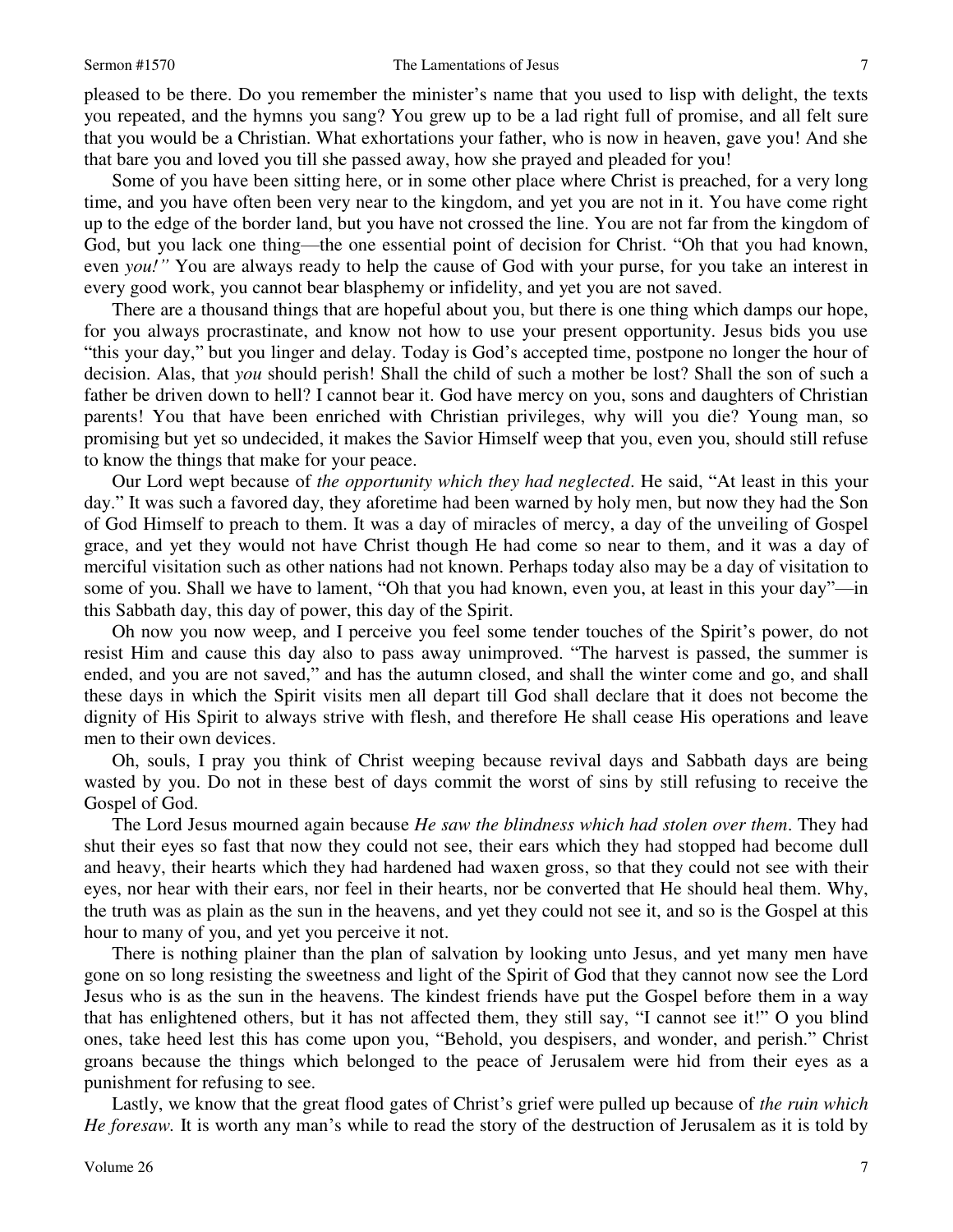Josephus, it is the most harrowing of all records written by human pen, it remains the tragedy of tragedies, there never was and there never will be anything comparable to it, the people died of famine and of pestilence, and fell by thousands beneath the swords of their own countrymen. Women devoured the flesh of their own children, and men raged against each other with the fury of beasts. All ills seemed to meet in that doomed city, it was filled within with horrors and surrounded without by terrors. Portents amazed the sky both day and night. There was no escape, neither would the frenzied people accept mercy. The city itself was the banqueting hall of death.

 Josephus says, "All hope of escaping was now cut off from the Jews, together with their liberty of going out of the city. Then did the famine widen its progress, and devour the people by whole houses and families, the upper rooms were full of women and infants that were dying by famine, and the lanes of the city were full of the dead bodies of the aged; the children, also, and the young men wandered about the market places like shadows, all swelled with the famine, and fell down dead wheresoever their misery seized them. For a time the dead were buried, but afterwards, when they could not do that, they had them cast down from the wall into the valleys beneath. When Titus, on going his rounds along these valleys, saw them full of dead bodies, and the thick putrefaction running about them, he gave a groan, and spreading out his hands to heaven, called God to witness this was not his doing."

 There is nothing in history to exceed this horror. But even this is nothing compared with the destruction of a soul. A man might look with complacency upon a dying body if he knew that within it was a soul that would live eternally in bliss and cause the body to rise again to equal joy, but for a soul to die is a catastrophe so terrible that the heavens might be clothed with sackcloth for its funeral. There is a death which never ends, the separation of the soul from God, which is the completest of all deaths. The separation of the soul from the body is but, as it were, a prelude and type of the far more dreadful death, the separation of the soul from God. Banished from hope, existing but not living, and that forever, what a condition this must be!

 I shall draw no picture, words fail, but oh, my hearers, shall it be that any one among *you* shall ever know the meaning of the Savior's words, "These shall go away into everlasting punishment"? Will it ever be your lot to hear Him say—you who hear me this day, I mean—"Depart, you cursed, into everlasting fire in hell, prepared for the devil and his angels"? If we could mark any here to whom this doom will happen, we might make a ring around them and bring them home, rending our garments and tearing our hair, for it would be a far greater grief than if we knew that they would die by the sword or by famine in a foreign land. All ills are trifles compared with the second death.

 Just a moment, while in conclusion I set forth our Savior's grief, as it expressed itself in other words, for those other words may help us to fresh light. You remember the passage in the twenty-third of Matthew, which I read in your hearing, where the Lord said, "O Jerusalem, Jerusalem, you that kill the prophets, and stone them which are sent unto you, how often would I have gathered your children together, even as a hen gathers her chickens under her wings, and you would not!"

 Do you see His grace and grief? These people killed the prophets, and yet the Lord of prophets would have gathered them. His love had gone so far that even prophet-killers He would have gathered. Is not this a wonder that there should be grace enough in Christ to gather adulterers, thieves, liars, and to forgive and change them, and yet they will not be gathered? That He should be willing even to gather such base ones into a place of salvation, and yet should be refused?

 The pith of it lies in this—"How often would I have gathered your children together, even as a hen gathers her chickens under her wings, and you would not." See, here, the case stands thus—I would, but you would not. This is a grief to love. If it had been a fact that *Christ* would not, then I could not understand His tears, but when He says "I would, but *you* would not," then I see the deep reason of His anguish. The failure of will is in you that perish, not in Christ who cries, "I would, but you would not." Ay, and He adds, "How often would I." Not once was He in a merciful mood, and pitiful to sinners for that time alone, but He cries, "How often would I have gathered."